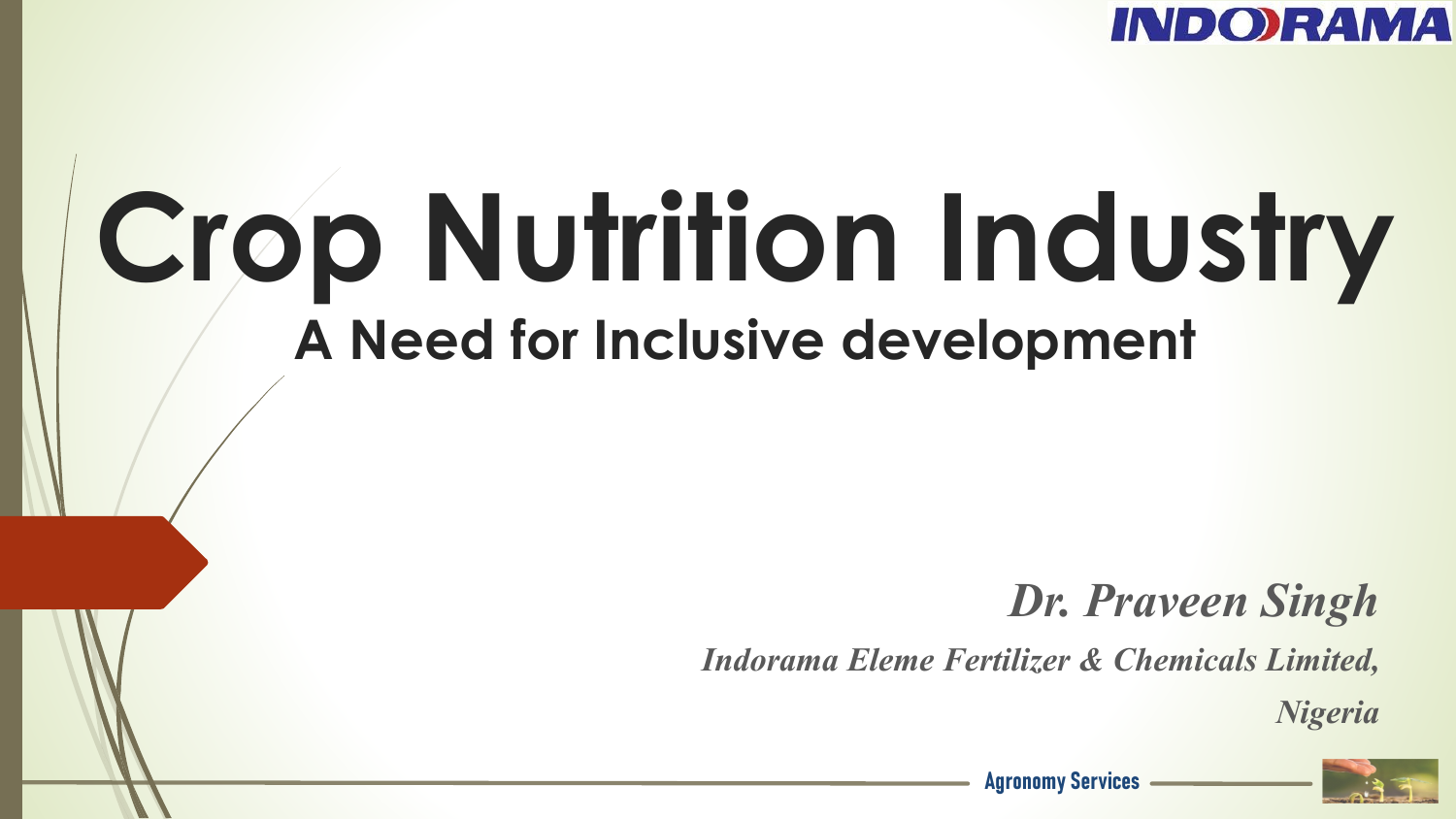

#### *Who we are – Indorama*

- $\blacktriangleright$  Established in 1975
- 130 manufacturing sites
- Operating in 35 countries
- Global employee strength is 40,000
- **Largest producer of Urea & Phosphate fertilizers in Sub-**Saharan Africa
- World's largest single train Urea Fertilizer plant with daily capacity of 4000 MT/day
- Third largest producer of synthetic gloves in the world

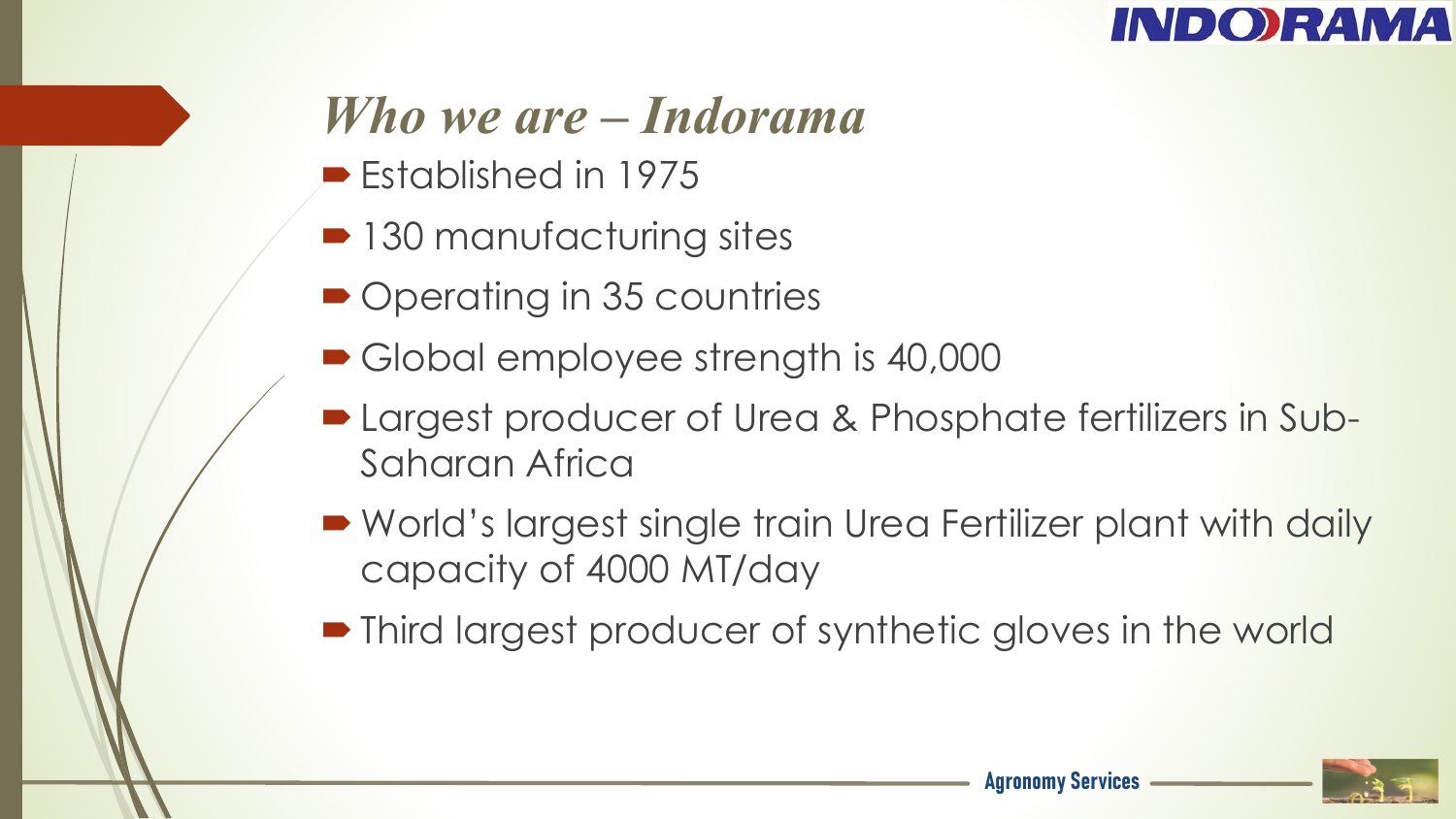

#### *Our Understanding – Inclusive Development*







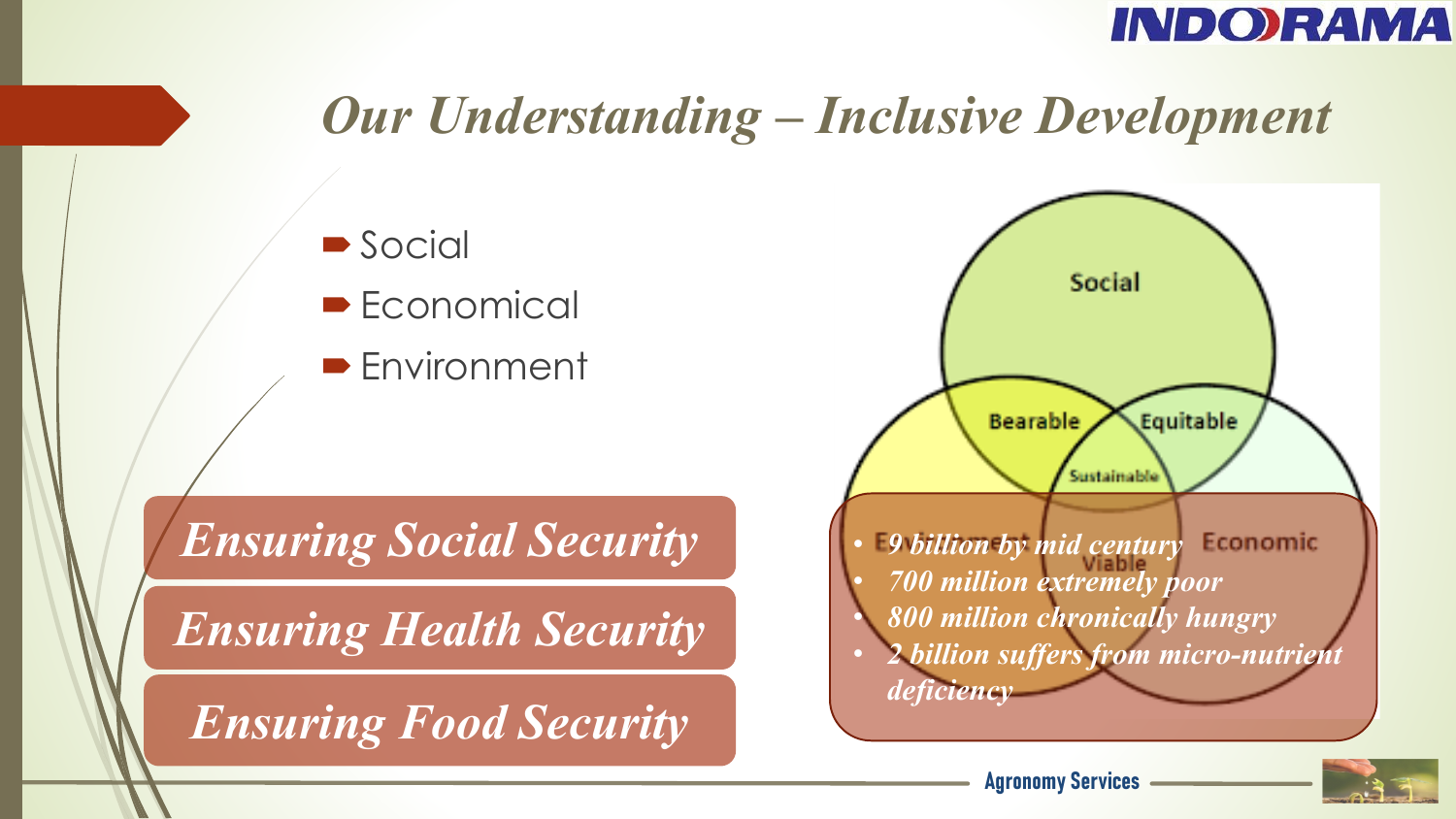#### **INDORAMA**

## *Our Understanding – Africa opportunity*

- Second Highest population in different continents
- **Significant arable land/horizontal expansion**
- **Expanding food demand**
- Low crop productivity & cropping intensity/vertical expansion
- Average fertilizer consumption is low 17 Kg/ha (140 Kg/ha world)
- Projected Africa crop nutrition business growth is CAGR 5.1%

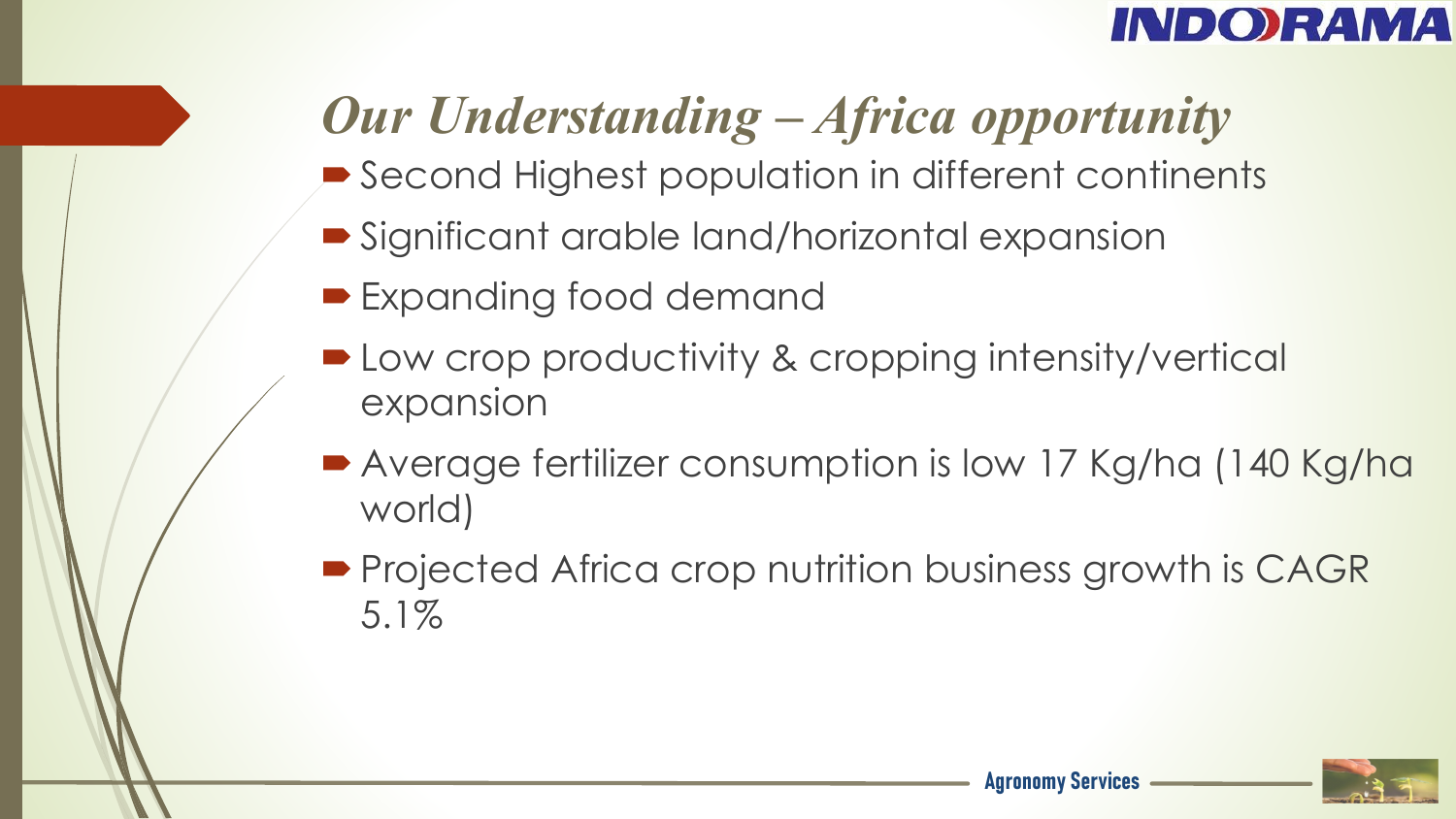

### *Our Understanding – Challenges*

- **Irrigation Infrastructure**
- **Farm Mechanization**
- Agri-input quality
- Purchasing Power/affordability
- Imbalance crop nutrition/micro-nutrient reservoir depletion
- **Accessibility to quality knowledge**
- $\blacktriangleright$  High cost of serving the customer
- Policy un-certainty
- Social security

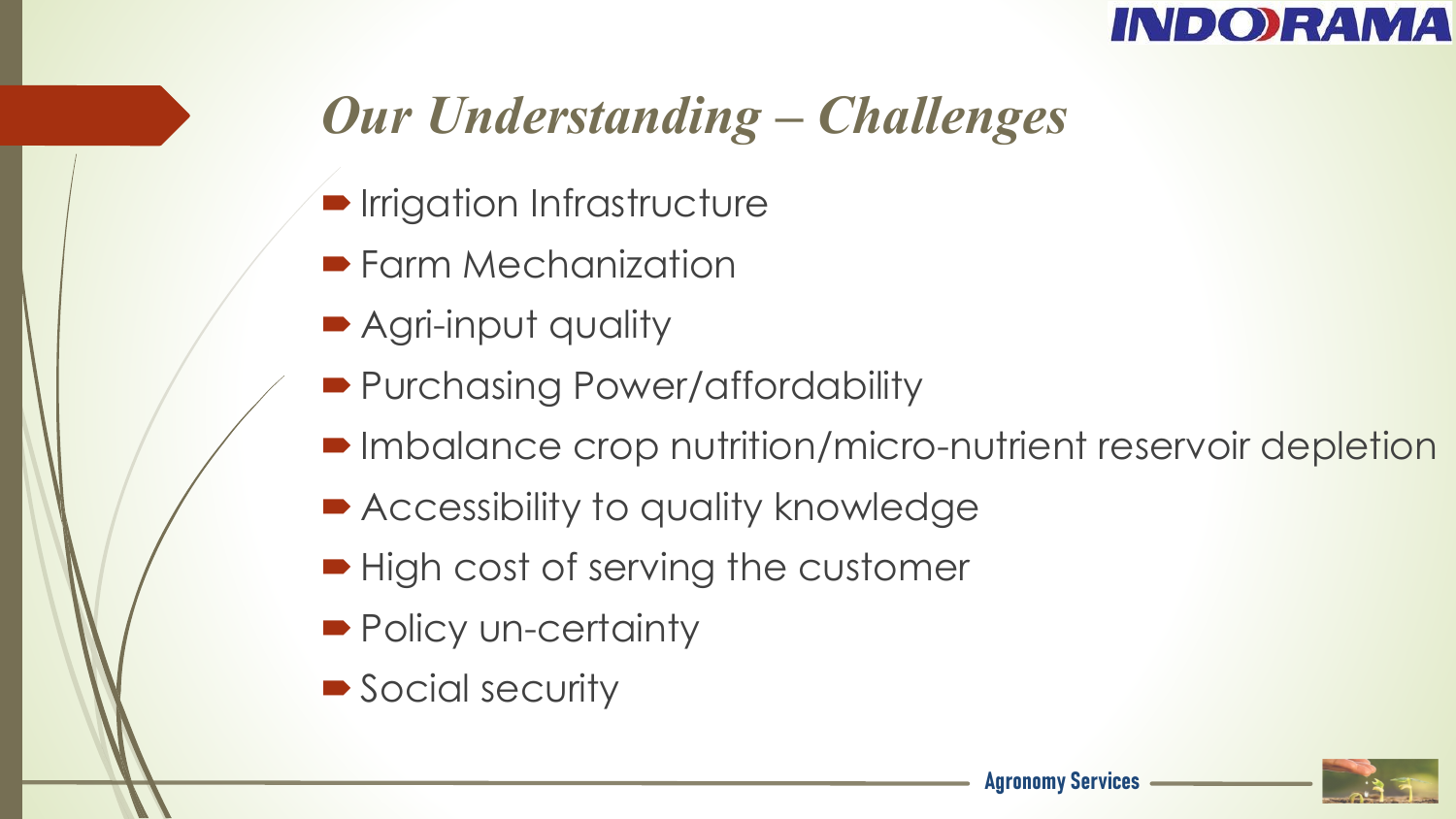

### *Our Understanding – Enablers*

- Knowledge based product development;
- Need based product customization;
- **Strengthening the market network;**
- Resource strengthening at farm level;
- **Enhancing the accessibility to Knowledge**
- **Investment in irrigation infrastructure**
- Support for farm mechanization

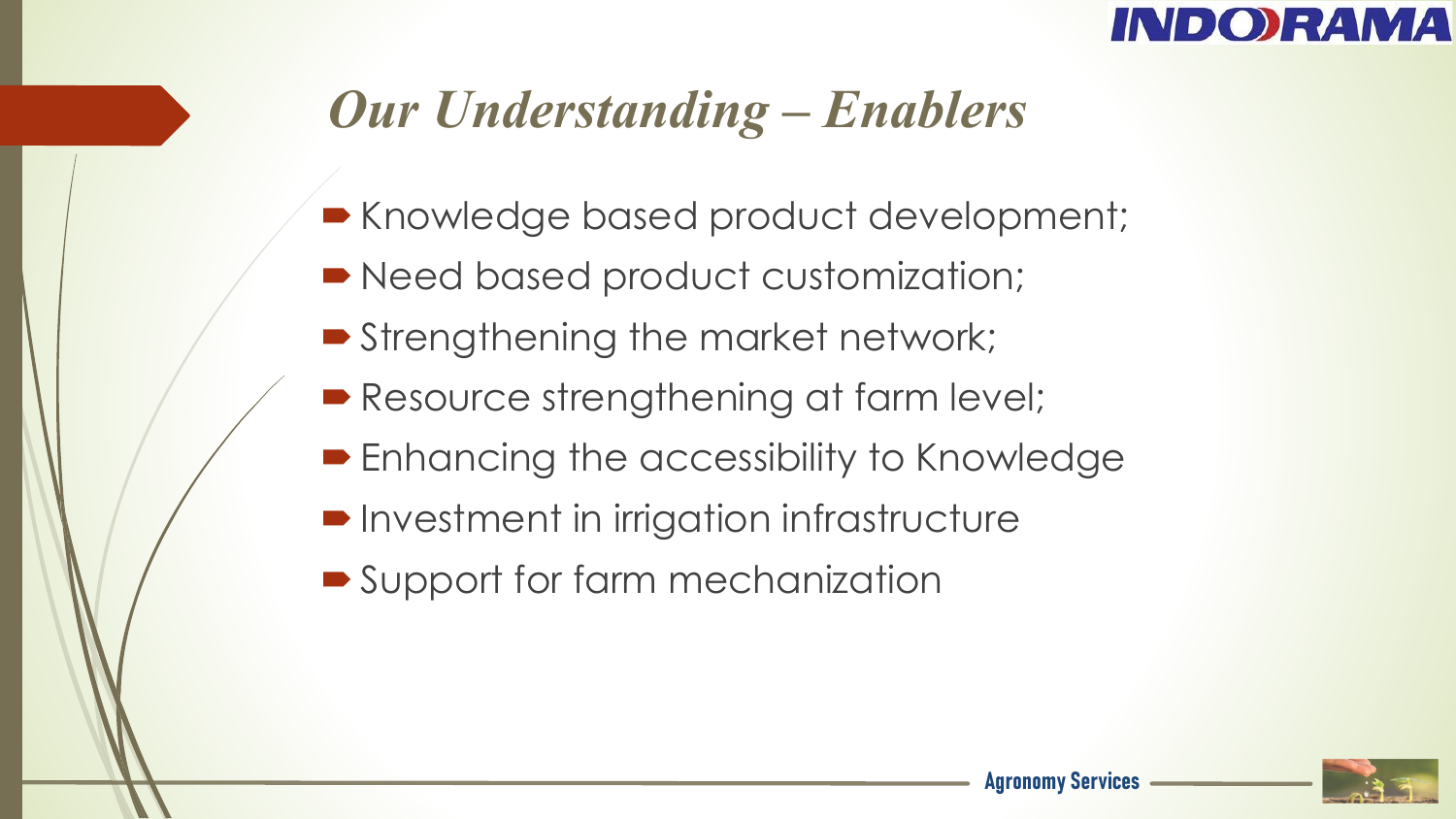### *Expectations Grower's*

- **Affordable fertilizer availability**
- **Execute Knowledge to ensuring balance fertilizer** application
- **Enhanced fertilizer use efficiency (ROI)**
- **Accessible knowledge**

#### **From the policy makers**

- $\rightarrow$  **Judicious utilization of raw material**
- ■Balance in export/import/production
- **Strong Knowledge delivery system**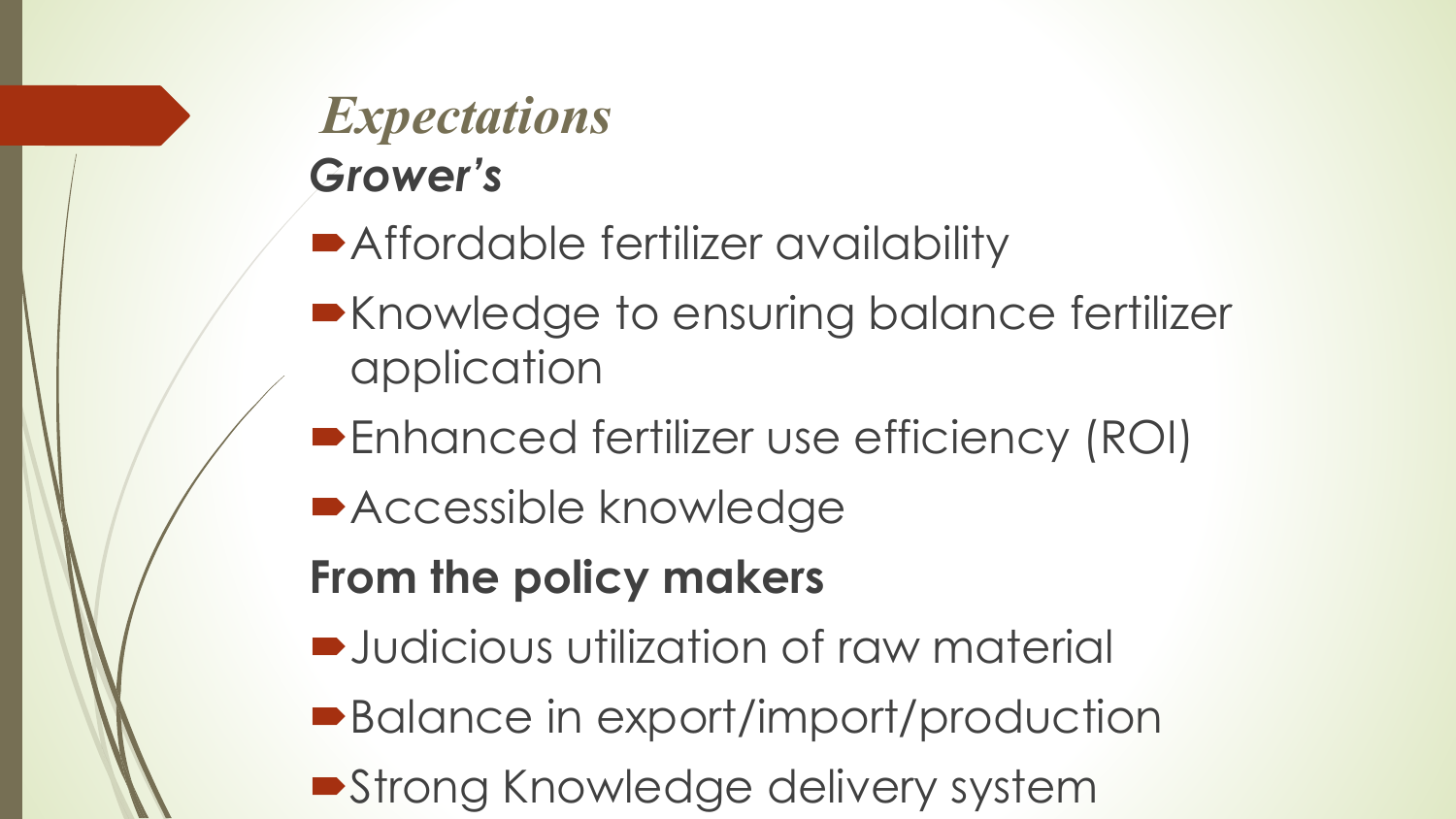#### **INDORAMA**

### *Meeting Expectations*

- $\blacktriangleright$  Creating authenticated Knowledge/information bank;
- One touch reach to knowledge/information bank;
- Assessing the soil health, especially the nutrient status;
- $\blacktriangleright$  Developing soil fertility map;
- ´ Customized product and services offerings;
- $\blacktriangleright$  Automated fertilizer recommendation services.



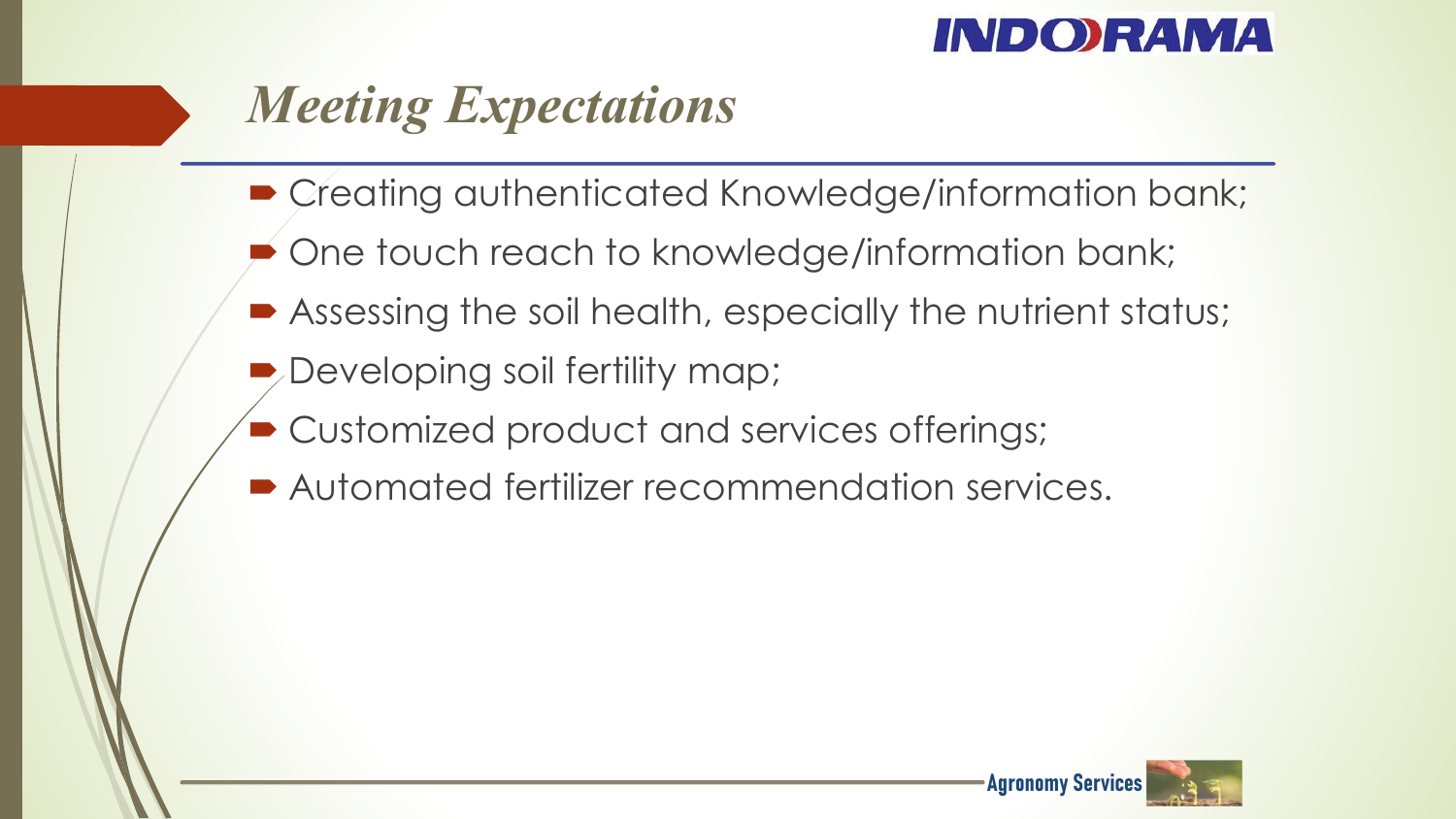#### **INDORAMA**

**Agronomy Services**

#### *Indorama Initiative*

**Existing**

- Delivering crop nutrition services and products;
- Developing smart fertilizer products;
- 1000 demonstrations on best practices;
- 1500 Capability building programs;
- 13,960 Soil analysis & fertilizer recommendation;

#### **Planning**

- $\blacktriangleright$  Establishing soil analysis lab
- Developing modal farm;
- Capability building for Extension Agents;
- Easy access to knowledge by introducing toll free phone line;
- Creating Indorama farmer Club with virtual training facility;